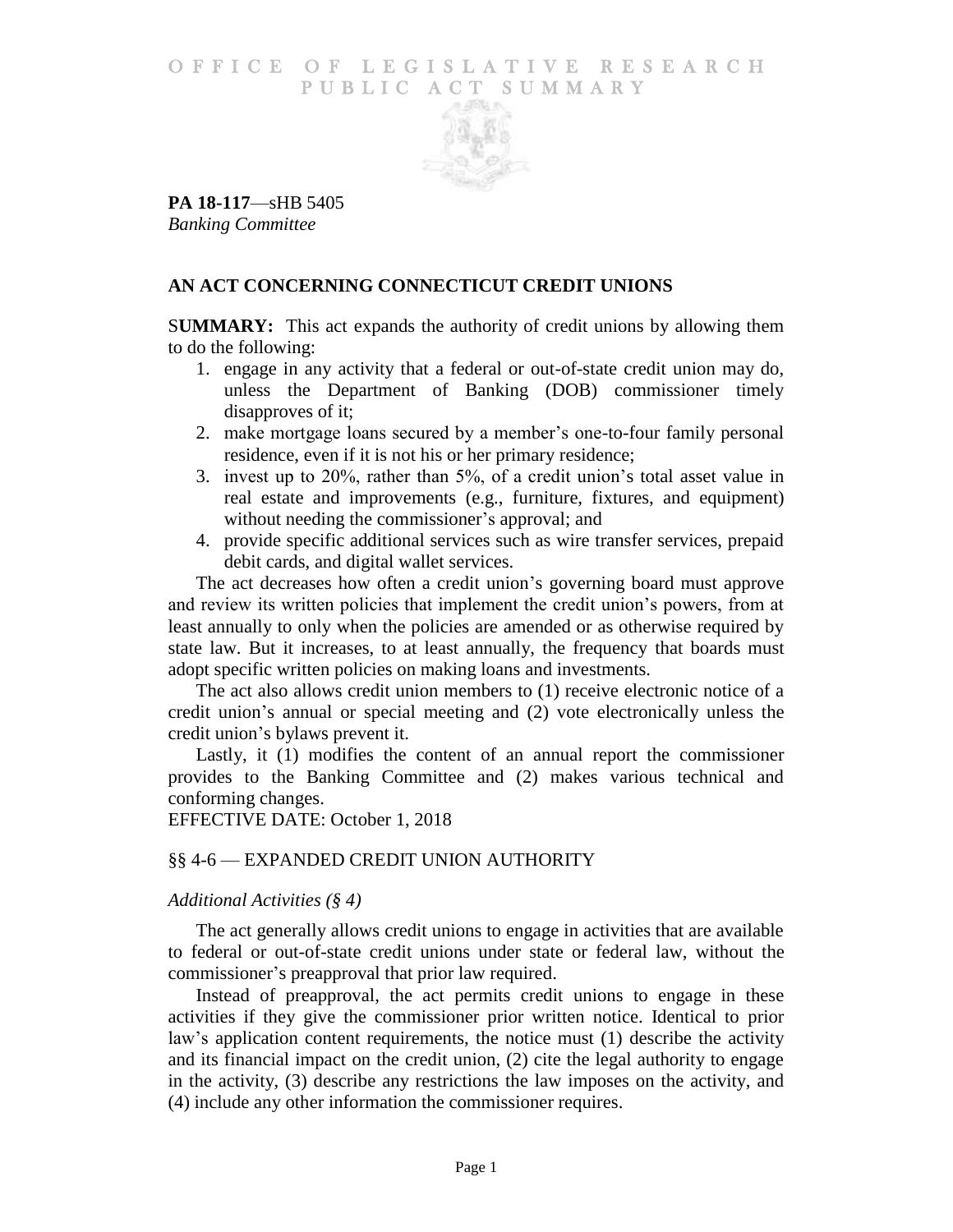Under the act, the commissioner has 30 days after a credit union files its notice to disapprove of the activity.

The act allows the commissioner to adopt associated regulations to address consumer protections related to these activities. Prior law instead authorized him to impose limitations or conditions on them.

## *Mortgage Loans (§ 5)*

The act allows credit unions to make mortgage loans to members secured by any one-to-four family residence that the member uses as a personal residence. Prior law limited credit union mortgage loans by requiring that they be secured by (1) a one-to-four family residence that was the member's primary residence or (2) other real estate if the total loan amount was not greater than \$50,000.

Consequently, the act expands credit unions' lending authority by allowing mortgage loans to be secured by such things as secondary homes or vacation residences.

#### *Additional Services (§ 4)*

The act adds the following to the list of services a credit union may provide:

- 1. wire and Automated Clearing House (ACH) transfer services,
- 2. prepaid debit cards,
- 3. payroll cards,
- 4. digital wallet services,
- 5. coin and currency services,
- 6. remote deposit capture services, and
- 7. electronic banking.

The law already allows credit unions to process and service loans, cash member checks and money orders, disburse share withdrawals and loan proceeds, provide money orders, conduct internal audits, and provide ATM services. They may provide services similar to those provided by other state, federal, and out-ofstate credit unions. The act explicitly allows them to also provide services similar to those provided by federally insured financial institutions (i.e., those with federal deposit insurance).

#### §§ 2, 7 & 8 — CREDIT UNION BOARD POLICIES

#### *Policy to Implement Credit Union Powers (§ 2)*

A credit union governing board's powers are set in law and the board is responsible for the credit union's general management (e.g., operations, funds, committee actions, and records). Among its responsibilities, a board must establish and adopt written policies to carry out its authority.

Under prior law, these written policies had to be reviewed and approved at least annually. The act instead requires this only when they are amended or as otherwise required by the Connecticut Credit Union Act.

## *Loan and Investment Policies (§§ 7 & 8)*